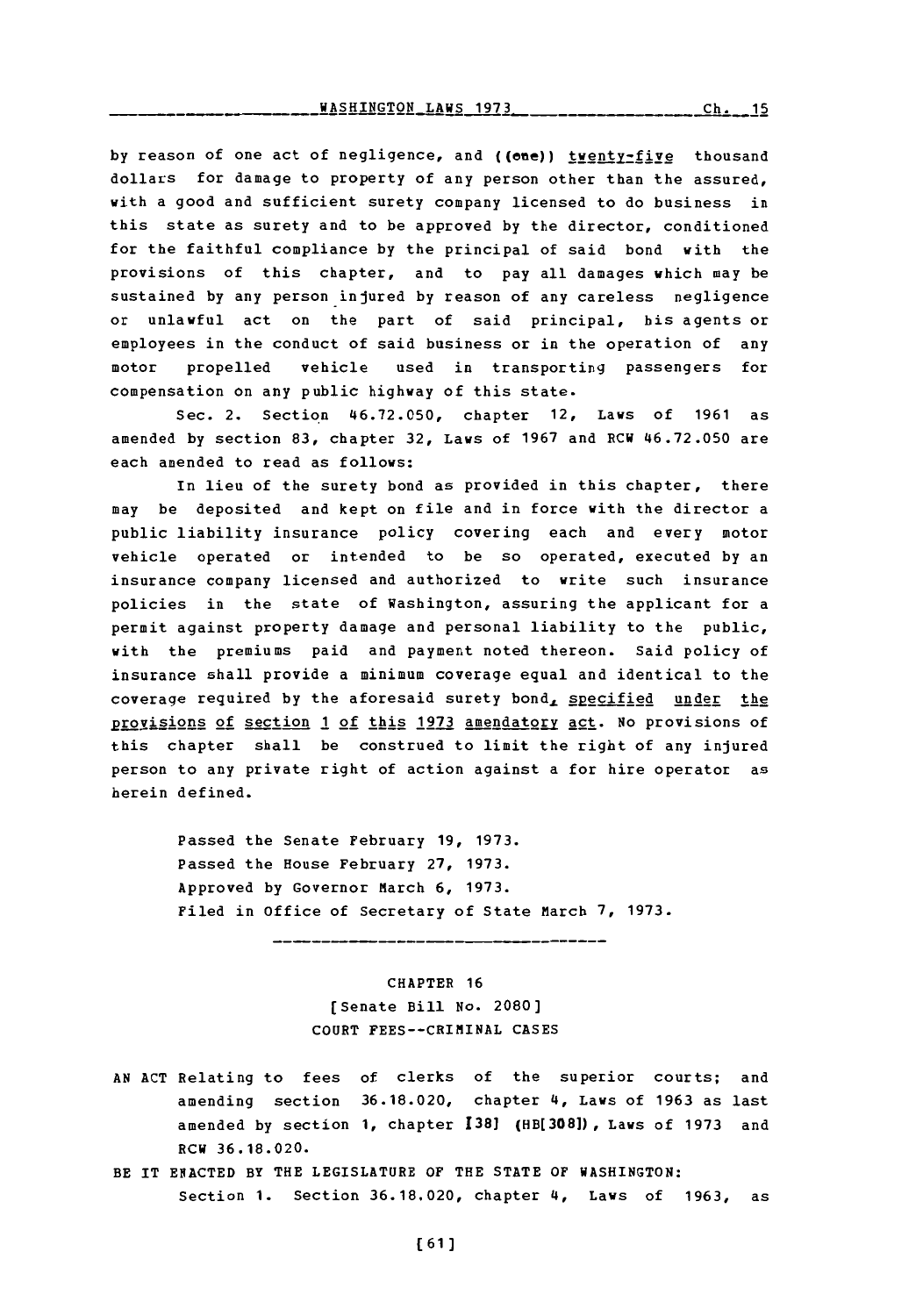**Ch.** 16 *<u><b>WASHINGTON LAWS 1973*</u>

last amended **by** section **1,** chapter **....** (HB **... ),** Laws of **1973** and RCW **36.18.020** are each amended to read as follows:

Clerks of superior courts shall collect the following fees for their official services:

**(1)** The party filing the first or initial paper in any civil action, including an action for restitution, or change of name, shall pay, at the time said paper is filed, a fee of thirty-two dollars.

(2) Any party filing the first or initial paper on an appeal from justice court or on any civil appeal, shall pay, when said paper is filed, a fee of thirty-two dollars.

**(3)** The party filing a transcript or abstract of judgment or verdict from a United States court held in this state, or from the superior court of another county or from a justice court in the county of issuance, shall pay at the time of filing, a fee of five dollars.

(4) For the filing of a tax warrant **by** the department of revenue of the state of Washington, a fee of five dollars shall be paid.

**(5)** The party filing a demand for jury of six in a civil action, shall pay, at the time of filing, a fee of twenty-five dollars; if the demand is for a jury of twelve the fee shall be fifty dollars. If, after the party files a demand for a jury of six and pays the required fee, any other party to the action requests a jury of twelve, an additional twenty-five dollar fee will be required of the party demanding the increased number of jurors. In the event that the case is settled out of court and the court is notified not less than twenty-four hours prior to the time that such case is called to be heard upon trial, such fee shall be returned to such party **by** the clerk.

(6) Por filing any paper, not related to or a part of any proceeding, civil or criminal, or any probate matter, required or permitted to be filed in his office for which no other charge is provided **by** law, the clerk shall collect two dollars.

**(7)** For preparing, transcribing or certifying any instrument on file or of record in his office, with or without seal, for the first page or portion thereof, a fee of two dollars, and for each additional page or portion thereof, a fee of one dollar. For authenticating or exemplifying any instrument, a fee of one dollar for each additional seal affixed.

**(8)** For executing a certificate, with or without a seal, a fee of two dollars shall be charged.

**(9)** For the filing of an affidavit for garnishment, a fee of five dollars shall be charged.

**(10)** For approving a bond, including justification thereon, in other than civil actions and probate proceedings, a fee of two